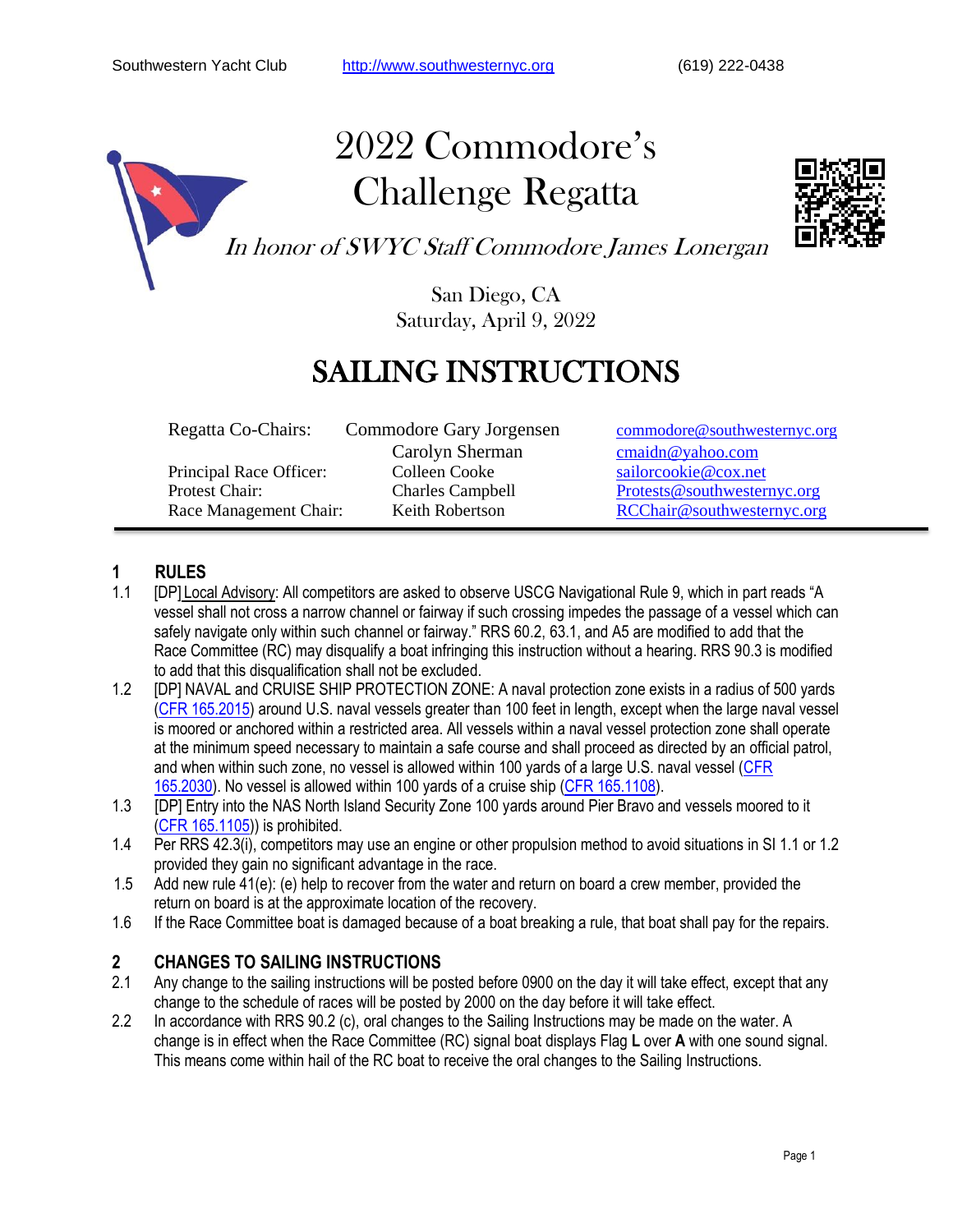#### **3 COMMUNICATIONS WITH COMPETITORS**

- 3.1 Official notices and amendments will be available online through the [EVENT NOTICE BOARD](https://www.regattanetwork.com/event/24272) on this event's page on the [SWYC](https://southwesternyc.org/) website.
- 3.2 On the water, the RC will monitor and communicate with competitors on VHF radio channel **68**. Please contact them to notify of a boat's intent to withdraw from racing per SI 20.1.
- 3.3 In the event of an on-the-water emergency, first contact the US Coast Guard on VHF Channel 16 directly and immediately. Then please contact a RC boat.

#### **4 CODE OF CONDUCT**

4.1 **[DP]** Competitors and support persons shall comply with reasonable requests from race officials.

#### **5 SIGNALS MADE ASHORE**

5.1 There will be no signals made ashore. Any change in the race plan will be posted on the online EVENT [NOTICE BOARD.](https://www.regattanetwork.com/event/24272)

#### **6 SCHEDULE OF RACES**

6.1 The races are scheduled on Saturday, April 9, 2022, as follows:

- 2 Immediately following Race 1
- 3 Immediately following Race 2

#### **7 ENTRIES & CHECK-IN**

- 7.1 [DP] Boats will have completed their entry when they check-in with and are acknowledged by the RC while clearly displaying their sail number.
- 7.2 Check-in will commence when Flag **L** is hoisted. Boats checking in shall pass the RC boat to starboard and hail with sail number and class. Check-in will be complete only when RC boat responds with that information.
- 7.3 There will be no radio check-in.

#### **8 CLASS FLAG**

- 8.1 There is only one class, the Yacht of the Commodore.
- 8.2 The class flag will be the Flag of the Commodore.

#### **9 RACING AREA**

- 9.1 The starting area will be in the vicinity of SD Buoy 30.
- 9.2 The racing area for Races #1 and #2 will be in South San Diego Bay.
- 9.3 The racing area for Race #3 will begin in South San Diego Bay and proceed into North San Diego Bay, finishing near Southwestern Yacht Club.

#### **10 COURSES**

- 10.1 The following signals will be posted from the RC boat located at the starboard end of the starting line: -The number of the course to be sailed will be a yellow number posted on a black placard. -The distance to Mark 1 in nautical miles will be yellow numbers posted on a black board. -The approximate bearing to Mark 1 will be yellow numbers posted on a black board.
- 10.2 Races #1 and #2 will be held in South San Diego Bay and will be "Windward-Leeward" courses.
- 10.3 The windward/leeward courses for races #1 and #2 will be selected from the Course Chart included in Attachment A. Marks of the W/L courses are to be rounded to port.
- 10.4 Race #3 will start in South San Diego Bay. It will finish in the Shelter Island Basin off of the SWYC Guest Docks. Course 3, for race #3, is described in Attachment A.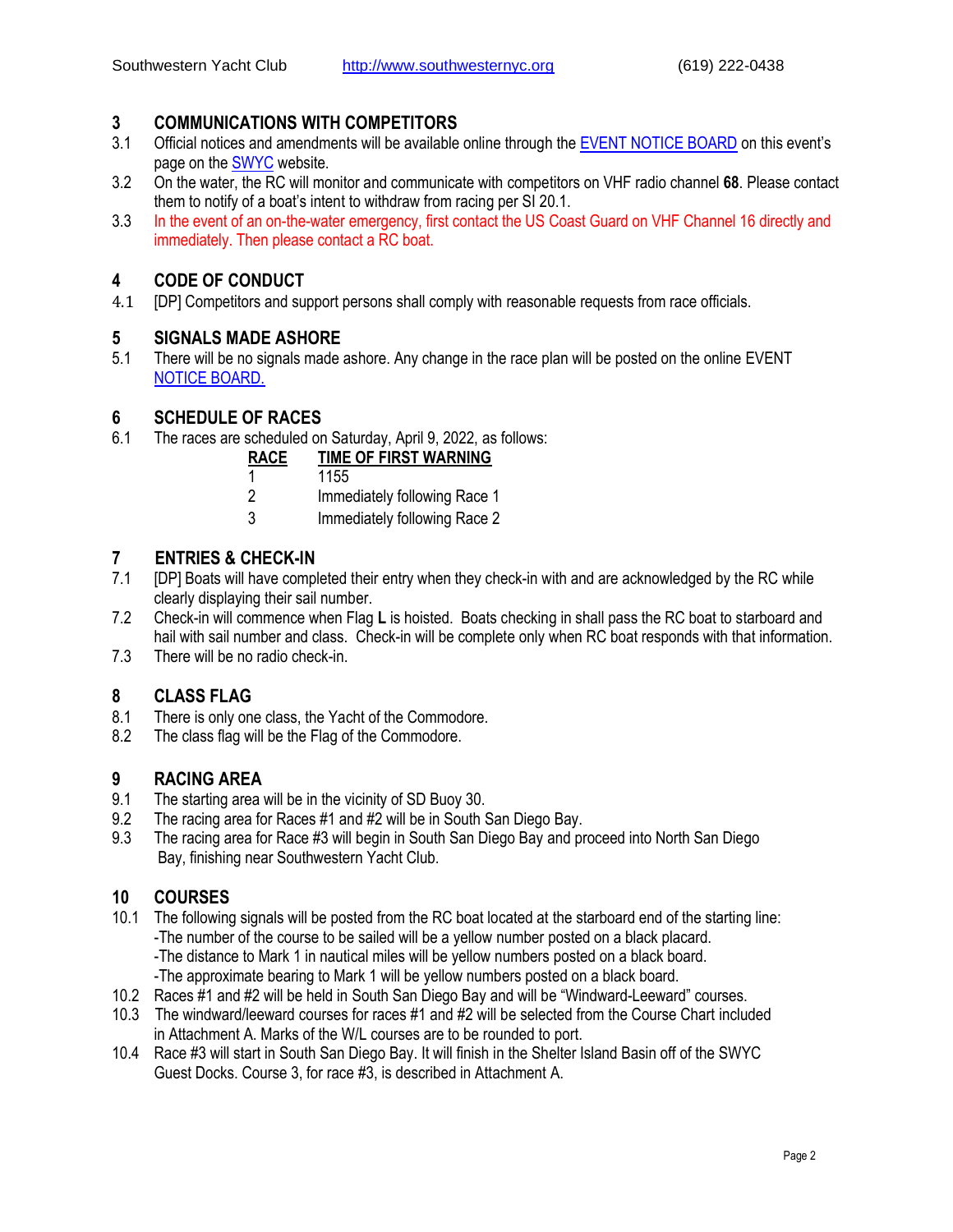#### **11 MARKS**

11.1

| Start pin          | Orange tetrahedron |
|--------------------|--------------------|
| Mark 1             | Yellow tetrahedron |
| Mark 1 Change Mark | Orange tetrahedron |
| Mark 2             | Yellow tetrahedron |
| Finish pin         | Green tetrahedron  |

#### **12 THE START**

- 12.1 The starting line is between a staff with an orange flag on the RC vessel and the course side of an orange mark near the RC boat.
- 12.2 As a courtesy, one minute prior to the first warning the RC will sound 4 horn blasts.

#### **13 RECALLS**

- 13.1 If any part of a boat's hull is on the course side of the starting line at her starting signal and she is identified, the RC will hail her sail number as soon as possible over a loud hailer and/or on VHF 68. It is the responsibility of each boat to start properly.
- 13.2 Failure to hail her number, failure of her to hear such a hail, or the order in which boats are hailed will not be grounds for a redress for request. This changes RRS 62.1(a).
- 13.3 A RC assist vessel may be stationed near the Pin Buoy end of the starting line and is also authorized to identify and hail premature starters.

#### **14 CHANGE OF THE NEXT LEG OF THE COURSE**

- 14.1 To change the next leg of the course, the race committee will lay a new mark and remove the original mark as soon as practicable. When in a subsequent change a new mark is replaced, it will be replaced by an original mark.
- 14.2 The race committee may, without signal, move a mark to change the direction up to 10 degrees or the length up to 10% of the previous length, provided that no boat is sailing to the mark. This changes RRS 33.
- 14.3 The race committee may, without signal, adjust a finish line mark while boats are on the first half of the leg. This changes RRS 33.

#### **15 THE FINISH**

- 15.1 In the South Bay racing area, the finish line will be between the course side of a green mark and a staff displaying a blue flag on the RC boat, leaving the RC boat to starboard. Should the mark not be present, boats are to pass close (within 30 yards) to the RC boat leaving the RC boat to starboard.
- 15.2 For Race #3, the finish shall be in the Shelter Island Basin off of SWYC's guest docks, between an inflated mark in the basin channel and a staff displaying a blue flag on the SWYC Guest Dock "C". Finishers will leave the SWYC Guest Dock to port.

#### **16 PENALTY SYSTEM**

- 16.1 RRS V1, *Penalty at the Time of the Incident,* shall apply.
- 16.2 RRS V2, *Penalty Taken After a Race*, shall apply.

#### **17 TIME LIMIT**

- 17.1 The time limit for the first boat to finish will be two (2) hours for each race.
- 17.2 Yachts failing to finish within 30 minutes after the first yacht finishes will be scored "Did Not Finish" (DNF). This modifies RRS 35.
- 17.3 The time limit is 1700 for the last race. Any boat not finished by 1700 will be scored DNF for that race. This modifies RRS 35, A4, and A5.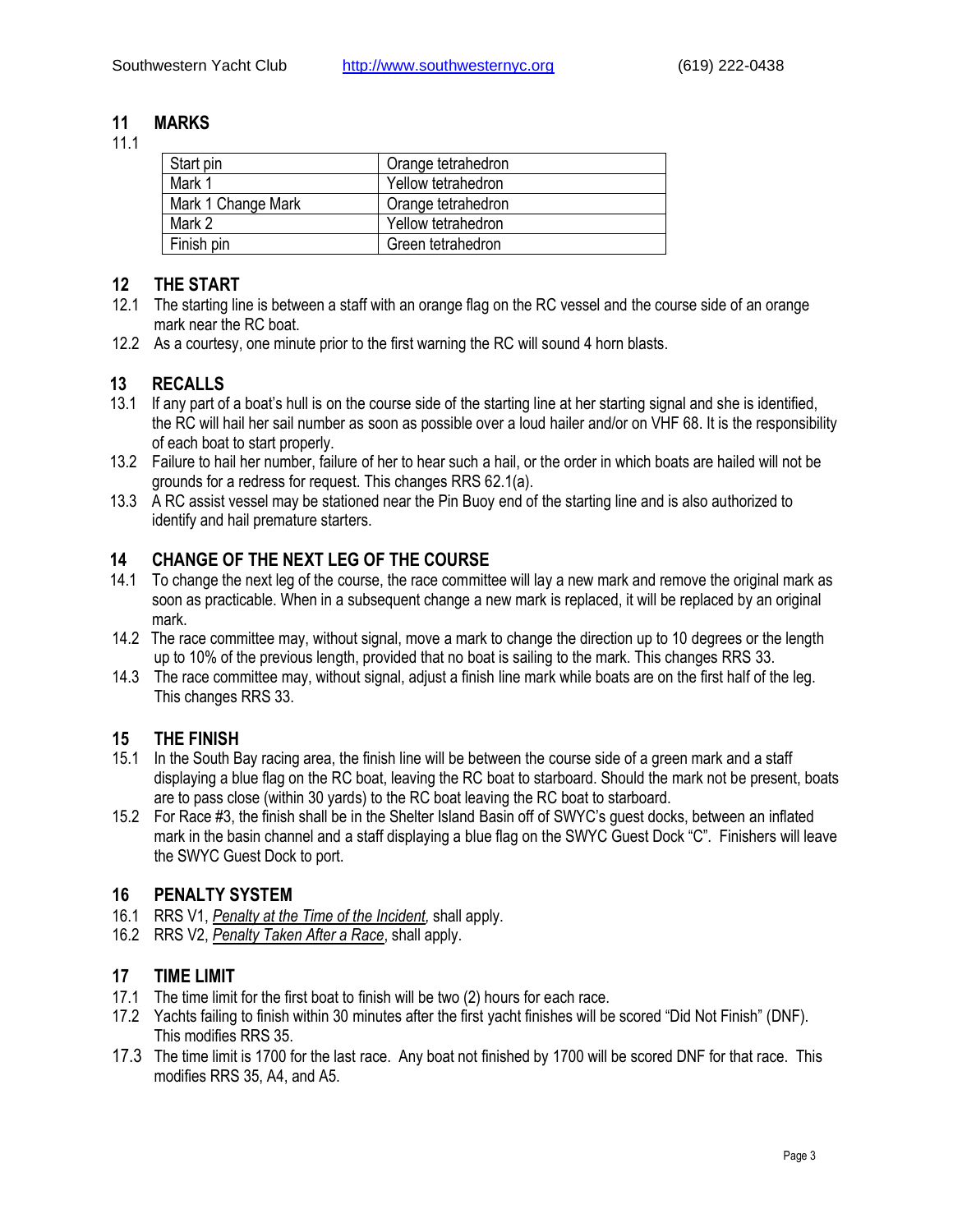#### . **18 HEARING REQUESTS**

- 18.1 RRS 61 is modified to add this additional requirement: A boat intending to protest shall report her intentions and the boat(s) being protested to the RC on station upon finishing or retiring and obtain RC acknowledgment. Radio reports of protests are only accepted from boats that are retiring from the race.
- 18.2 Protests may be filed electronically to [sailorcookie@cox.net](mailto:sailorcookie@cox.net) or on hard copy with the RC within 60 minutes of the docking of the RC signal boat. The Protest Time Limit will be posted on the [EVENT NOTICE](https://www.regattanetwork.com/event/24272)  [BOARD.](https://www.regattanetwork.com/event/24272)
- 18.3 The parties involved will be listed, in the order of filing, on the EVENT NOTICE BOARD and protests will be heard as soon as practicable, which may be another day. This posting constitutes the notice required by RRS 63.2, *Time and Place of the Hearing*.

#### **19 SCORING**

- 19.1 Assigned PHRF San Diego "Buoy" handicaps shall be used for Races #1 and #2. Assigned PHRF San Diego "Random Leg Course" handicaps shall be used for Race #3.
- 19.2 The Time on Distance scoring method will be used for this event.
- 19.2 Three races are scheduled for this series. At least one race started and finished by the Race Committee shall constitute the series.
- 19.3 A boat's series score is the total of her race scores.

#### **20 SAFETY REGULATIONS**

- 20.1 A boat that retires from a race shall notify the race committee at the first reasonable opportunity. Informing the RC may be accomplished by either (a) sailing (motoring) past the RC vessel OR (b) radioing the RC vessel (VHF 68).
- 20.2 The RC shall monitor VHF Channel 68. All yachts shall monitor VHF Channel 68 from the time the boat checks in with the RC until she finishes the last race.

#### **21 POST-RACE ACTIVITIES**

- 21.1 Race results will be published on the [EVENT NOTICE BOARD](https://www.regattanetwork.com/event/24272) on this event's page on the [SWYC](https://southwesternyc.org/) website.
- 21.2 SWYC invites all participants to enjoy the facilities and hospitality of the club at the after-race party to celebrate the winner following racing.
- 21.3 The *Staff Commodore James Lonergan Commodores' Challenge Cup* will be awarded to the first place yacht during Southwestern Yacht Club's Opening Day on May 15, 2022.

#### **22 RISK STATEMENT**

RRS 3 states: 'The responsibility for a boat's decision to participate in a race or to continue to race is hers alone.' By participating in this event each competitor agrees and acknowledges that sailing is a potentially dangerous activity with inherent risks. These risks include strong winds and rough seas, sudden changes in weather, failure of equipment, boat handling errors, poor seamanship by other boats, loss of balance on an unstable platform and fatigue resulting in increased risk of injury. Inherent in the sport of sailing is the risk of permanent, catastrophic injury or death by drowning, trauma, hypothermia or other causes.